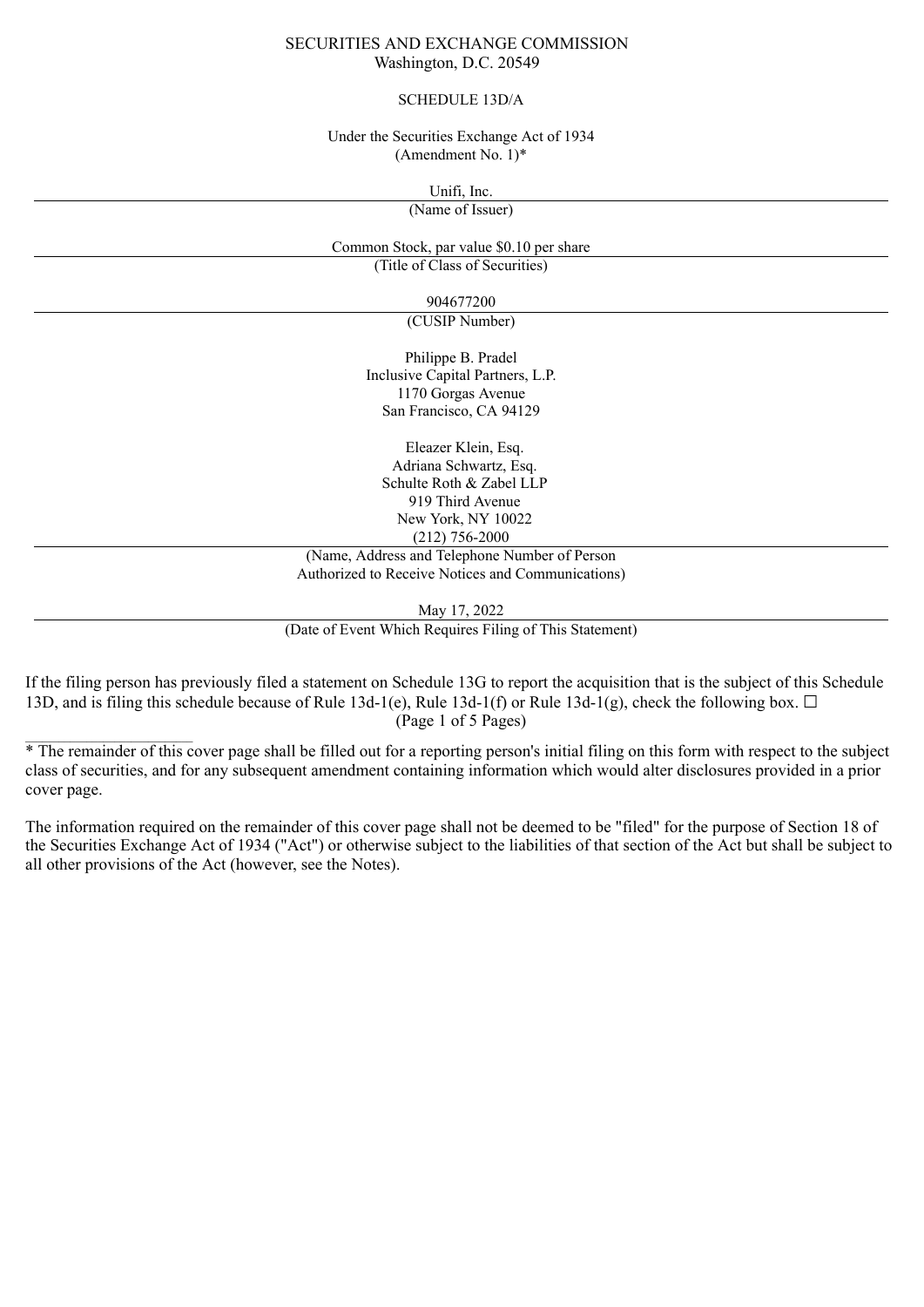| $\mathbf{1}$                                                                                                                  | NAME OF REPORTING PERSON<br>Inclusive Capital Partners, L.P.                                            |                                               |  |  |
|-------------------------------------------------------------------------------------------------------------------------------|---------------------------------------------------------------------------------------------------------|-----------------------------------------------|--|--|
| $\overline{2}$                                                                                                                | CHECK THE APPROPRIATE BOX IF A MEMBER OF A GROUP<br>(a)<br>(b)                                          |                                               |  |  |
| $\overline{3}$                                                                                                                | <b>SEC USE ONLY</b>                                                                                     |                                               |  |  |
| $\overline{\mathbf{4}}$                                                                                                       | <b>SOURCE OF FUNDS</b><br>00                                                                            |                                               |  |  |
| 5                                                                                                                             | CHECK BOX IF DISCLOSURE OF LEGAL PROCEEDING IS REQUIRED PURSUANT TO ITEMS<br>$\Box$<br>$2(d)$ or $2(e)$ |                                               |  |  |
| 6                                                                                                                             | CITIZENSHIP OR PLACE OF ORGANIZATION<br>Delaware                                                        |                                               |  |  |
| <b>NUMBER OF</b><br><b>SHARES</b><br><b>BENEFICIALLY</b><br><b>OWNED BY</b><br><b>EACH</b><br><b>REPORTING</b><br>PERSON WITH | 7                                                                                                       | <b>SOLE VOTING POWER</b><br>$\theta$          |  |  |
|                                                                                                                               | 8                                                                                                       | <b>SHARED VOTING POWER</b><br>1,930,866       |  |  |
|                                                                                                                               | $\boldsymbol{9}$                                                                                        | <b>SOLE DISPOSITIVE POWER</b><br>$\mathbf{0}$ |  |  |
|                                                                                                                               | 10                                                                                                      | <b>SHARED DISPOSITIVE POWER</b><br>1,930,866  |  |  |
| 11                                                                                                                            | AGGREGATE AMOUNT BENEFICIALLY OWNED BY EACH REPORTING PERSON<br>1,930,866                               |                                               |  |  |
| 12                                                                                                                            | CHECK IF THE AGGREGATE AMOUNT IN ROW (11) EXCLUDES CERTAIN SHARES<br>$\Box$                             |                                               |  |  |
| 13                                                                                                                            | PERCENT OF CLASS REPRESENTED BY AMOUNT IN ROW (11)<br>$10.4\%$                                          |                                               |  |  |
| 14                                                                                                                            | TYPE OF REPORTING PERSON<br>PN, IA                                                                      |                                               |  |  |
|                                                                                                                               |                                                                                                         |                                               |  |  |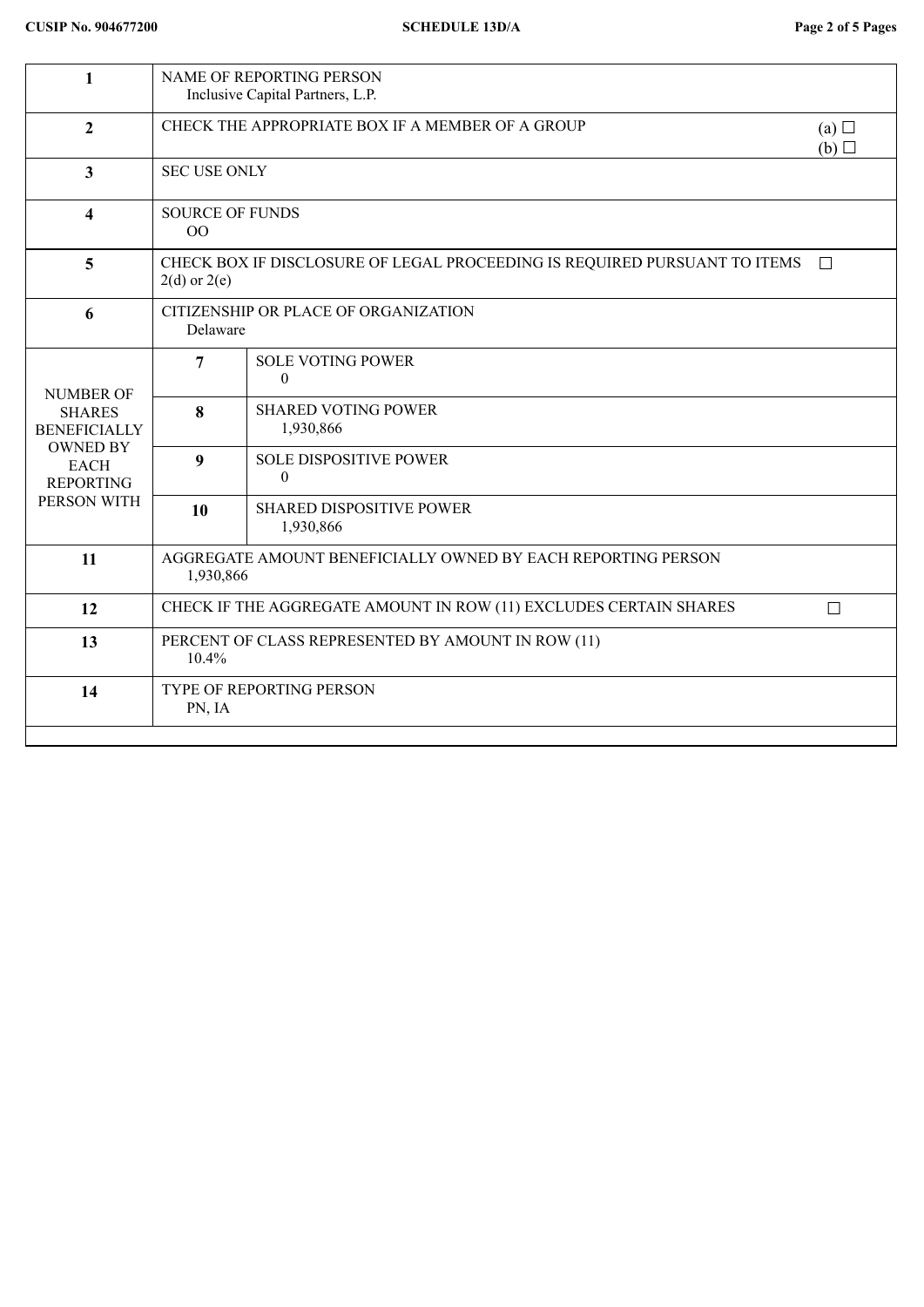| $\mathbf{1}$                                                                                                                  | <b>NAME OF REPORTING PERSON</b><br>Jeffrey W. Ubben                                                     |                                                   |  |  |
|-------------------------------------------------------------------------------------------------------------------------------|---------------------------------------------------------------------------------------------------------|---------------------------------------------------|--|--|
| $\overline{2}$                                                                                                                | CHECK THE APPROPRIATE BOX IF A MEMBER OF A GROUP<br>(a) $\Box$<br>(b)                                   |                                                   |  |  |
| 3                                                                                                                             | <b>SEC USE ONLY</b>                                                                                     |                                                   |  |  |
| 4                                                                                                                             | <b>SOURCE OF FUNDS</b><br>00                                                                            |                                                   |  |  |
| 5                                                                                                                             | CHECK BOX IF DISCLOSURE OF LEGAL PROCEEDING IS REQUIRED PURSUANT TO ITEMS<br>$\Box$<br>$2(d)$ or $2(e)$ |                                                   |  |  |
| 6                                                                                                                             | CITIZENSHIP OR PLACE OF ORGANIZATION<br><b>United States</b>                                            |                                                   |  |  |
| <b>NUMBER OF</b><br><b>SHARES</b><br><b>BENEFICIALLY</b><br><b>OWNED BY</b><br><b>EACH</b><br><b>REPORTING</b><br>PERSON WITH | $\overline{7}$                                                                                          | <b>SOLE VOTING POWER</b><br>$\theta$              |  |  |
|                                                                                                                               | 8                                                                                                       | <b>SHARED VOTING POWER</b><br>1,930,866           |  |  |
|                                                                                                                               | 9                                                                                                       | <b>SOLE DISPOSITIVE POWER</b><br>$\boldsymbol{0}$ |  |  |
|                                                                                                                               | 10                                                                                                      | <b>SHARED DISPOSITIVE POWER</b><br>1,930,866      |  |  |
| 11                                                                                                                            | AGGREGATE AMOUNT BENEFICIALLY OWNED BY EACH REPORTING PERSON<br>1,930,866                               |                                                   |  |  |
| 12                                                                                                                            | CHECK IF THE AGGREGATE AMOUNT IN ROW (11) EXCLUDES CERTAIN SHARES<br>$\Box$                             |                                                   |  |  |
| 13                                                                                                                            | PERCENT OF CLASS REPRESENTED BY AMOUNT IN ROW (11)<br>10.4%                                             |                                                   |  |  |
| 14                                                                                                                            | TYPE OF REPORTING PERSON<br>IN                                                                          |                                                   |  |  |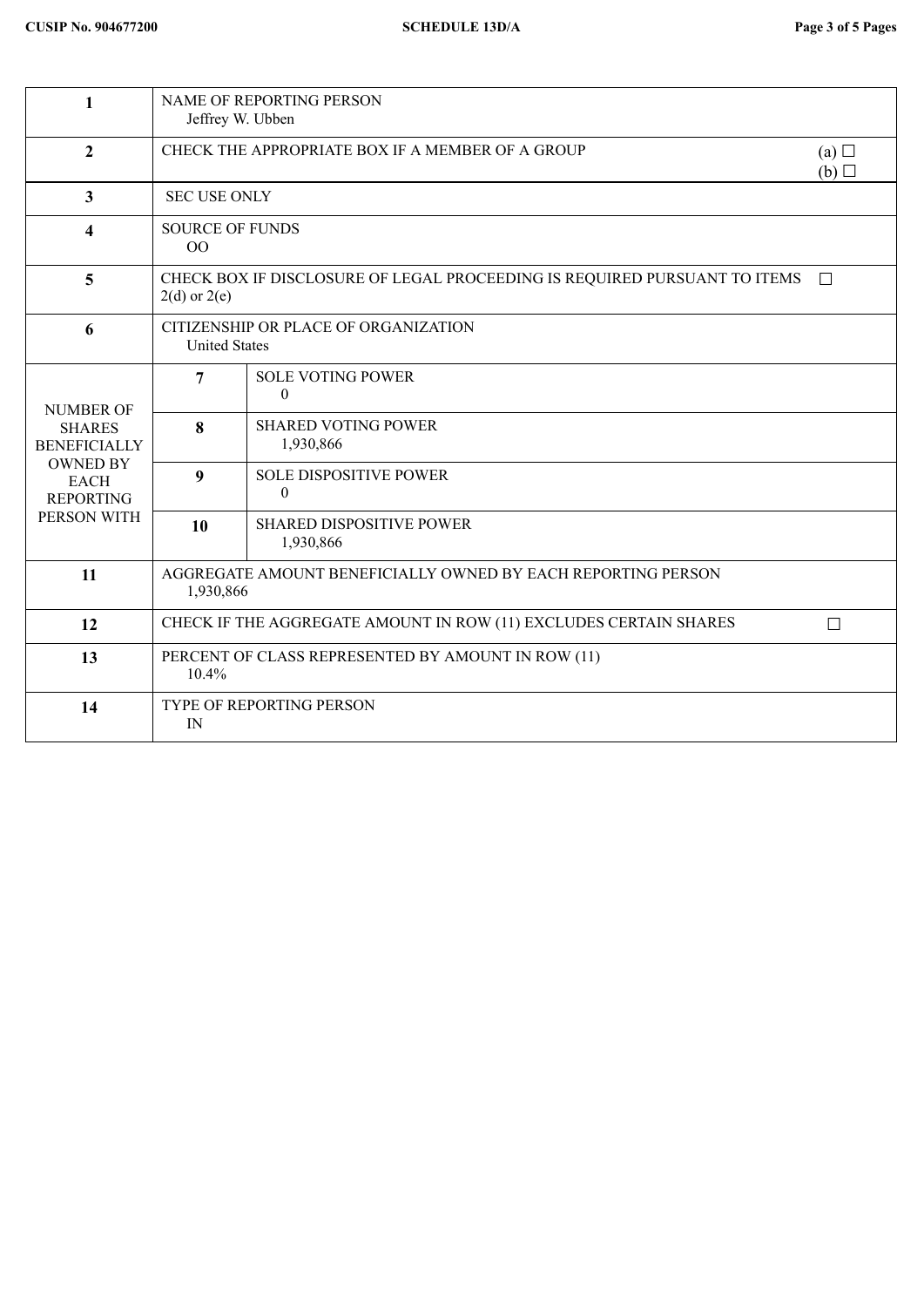The following constitutes Amendment No. 1 to the Schedule 13D filed by the undersigned ("Amendment No. 1"). This Amendment No. 1 amends the Schedule 13D as specifically set forth herein. Capitalized terms used herein and not otherwise defined in this Amendment No. 1 have the meanings set forth in the Schedule 13D. This Amendment No. 1 amends Items 3 and 5(a)-(c) as set forth below.

## **Item 3. SOURCE AND AMOUNT OF FUNDS OR OTHER CONSIDERATION**

Item 3 of the Schedule 13D is hereby amended and restated as follows:

The source of funds used for the purchase of the Issuer's securities was the working capital of In-Cap Spring Master Fund. The aggregate purchase price of the Shares held by In-Cap Spring Master Fund was approximately \$48,656,729.

# **Item 5. INTEREST IN SECURITIES OF THE ISSUER**

Items 5(a)-(c) of the Schedule 13D are hereby amended and restated as follows:

(a) See rows (11) and (13) of the cover pages to this Schedule 13D for the aggregate number of Shares and percentages of the Shares beneficially owned by each Reporting Person. The percentages used in this Schedule 13D are calculated based upon 18,477,791 Shares outstanding as of April 29, 2022 as reported in the Issuer's quarterly report on Form 10-Q for the quarterly period ended March 27, 2022 filed by the Issuer with the Securities and Exchange Commission (the "SEC") on May 4, 2022.

> The number of shares reported on the cover pages to this Schedule 13D includes 9,979 Shares held by Eva Zlotnicka which she has received from the Issuer for her services on the board of directors of the Issuer and which she is deemed to hold for the benefit of In-Cap Spring Master Fund and In-Cap and accordingly over which she holds no voting or investment control.

- (b) See rows (7) through (10) of the cover pages to this Schedule 13D for the number of Shares as to which each Reporting Person has the sole or shared power to vote or direct the vote and sole or shared power to dispose or to direct the disposition.
- (c) On May 17, 2022, In-Cap Spring Master Fund purchased 500,000 Shares in a private transaction at a purchase price of \$13.5736 per Share. Other than as disclosed herein, no transactions in the Shares have been effected by the Reporting Persons during the past sixty (60) days.